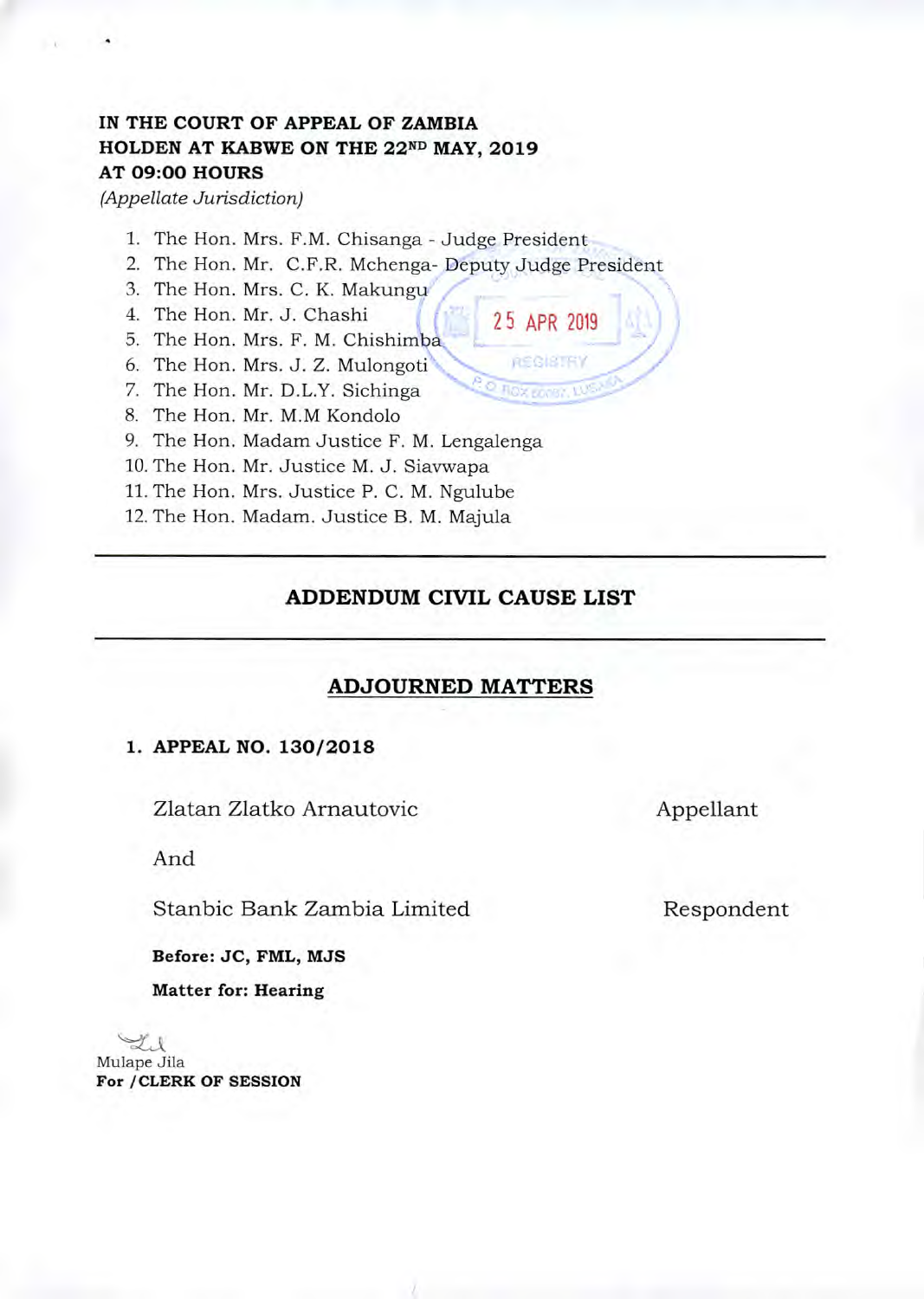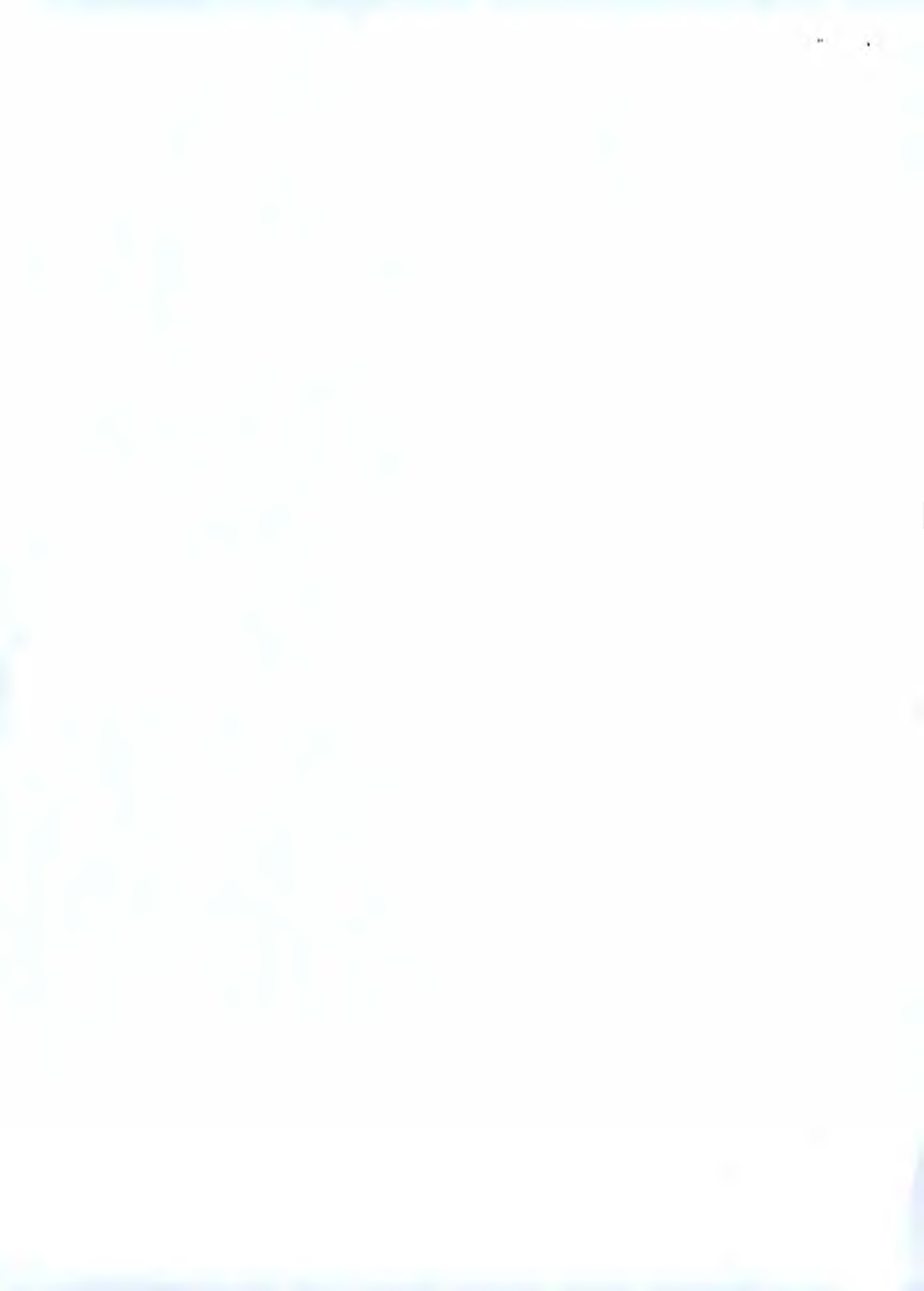#### **LAWYERS**

Messrs J & M Advocates (Appeal No. 130/2018) - 29 Buchi Road, Off Lubambe Road, Lusaka.

Messrs Mulenga Mundashi Kasonde legal practitioners (Appeal No. 130/2018) - Zimbabwe House Longacres -Lusaka.